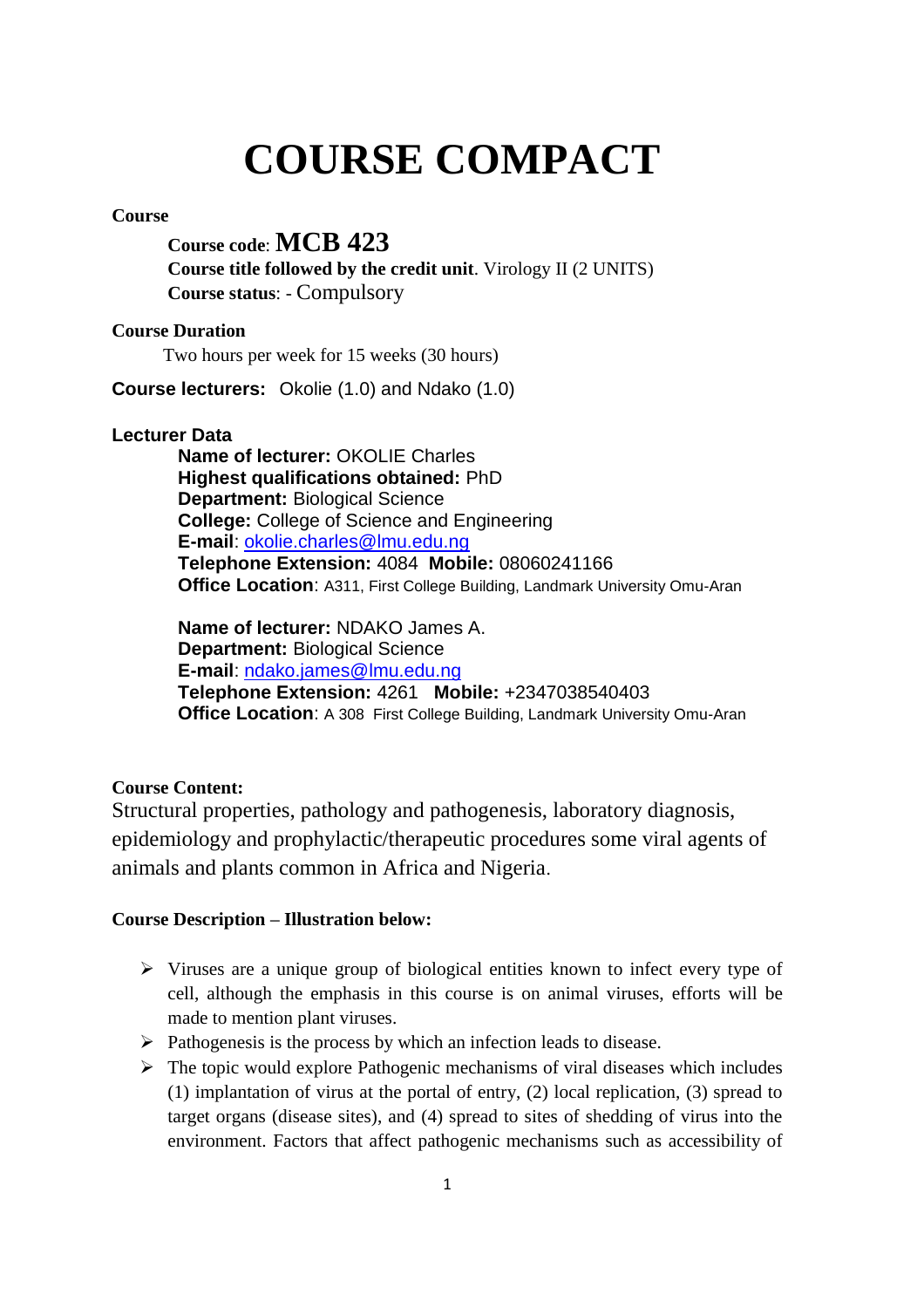virus to tissues, cell susceptibility to virus multiplication, and virus susceptibility to host defences would be emphasised.

**Course Justification** Interest in viral pathogenesis stems from the desire to treat or eliminate viral diseases that affect humans. This goal is achieved in part by identifying the viral and host genes that influence the production of disease. Three requirements must be satisfied to ensure successful infection in an individual host: Sufficient virus must be available to initiate infection; Cells at the site of infection must be accessible, susceptible, and permissive for the virus while Local host anti-viral defense systems must be absent or initially ineffective. These reasons partly justify the basis for this course.

#### **Course objectives:**

-To fully emphasize the replication at the site of entry of some viruses under study.

-Highlighting the ability of virus particles to remain localized, or spread to other sites.

-T o understudy how infection in the epithelium occurs when newly released virus infects adjacent cells.

-Ability of these infections been contained by the physical constraints of the tissue and brought Under control by the intrinsic and immune defenses.

-To elucidate infections that spreads beyond the primary site of infection which is referred to as disseminated.

-If many organs become infected, the infection is described as systemic.

- To mention the spread beyond the primary site of a viral infection, this involves breaching the physical and immune barriers.

#### **Course Requirement –**

Students' ability to attend classes uninterrupted, ability to actively participate in group discussions, timely submission of any given assignment and the participation of students in the CA test.

| S/N | Grading                  | Score $(\%)$ |
|-----|--------------------------|--------------|
|     | Test                     |              |
|     | Assignment               |              |
|     | <b>Final Examination</b> |              |
|     | <b>Total</b>             | 100          |

#### **Method of Grading:**

#### **Course Delivery Strategies –**

Lecturing method complimented with group discussions will be adopted. Working programs will be demonstrated through examples of some infectious cases involving some of the viruses under case study, while students will be given take home assignments to write, execute and discuss. Students may sometimes be grouped for the laboratory work.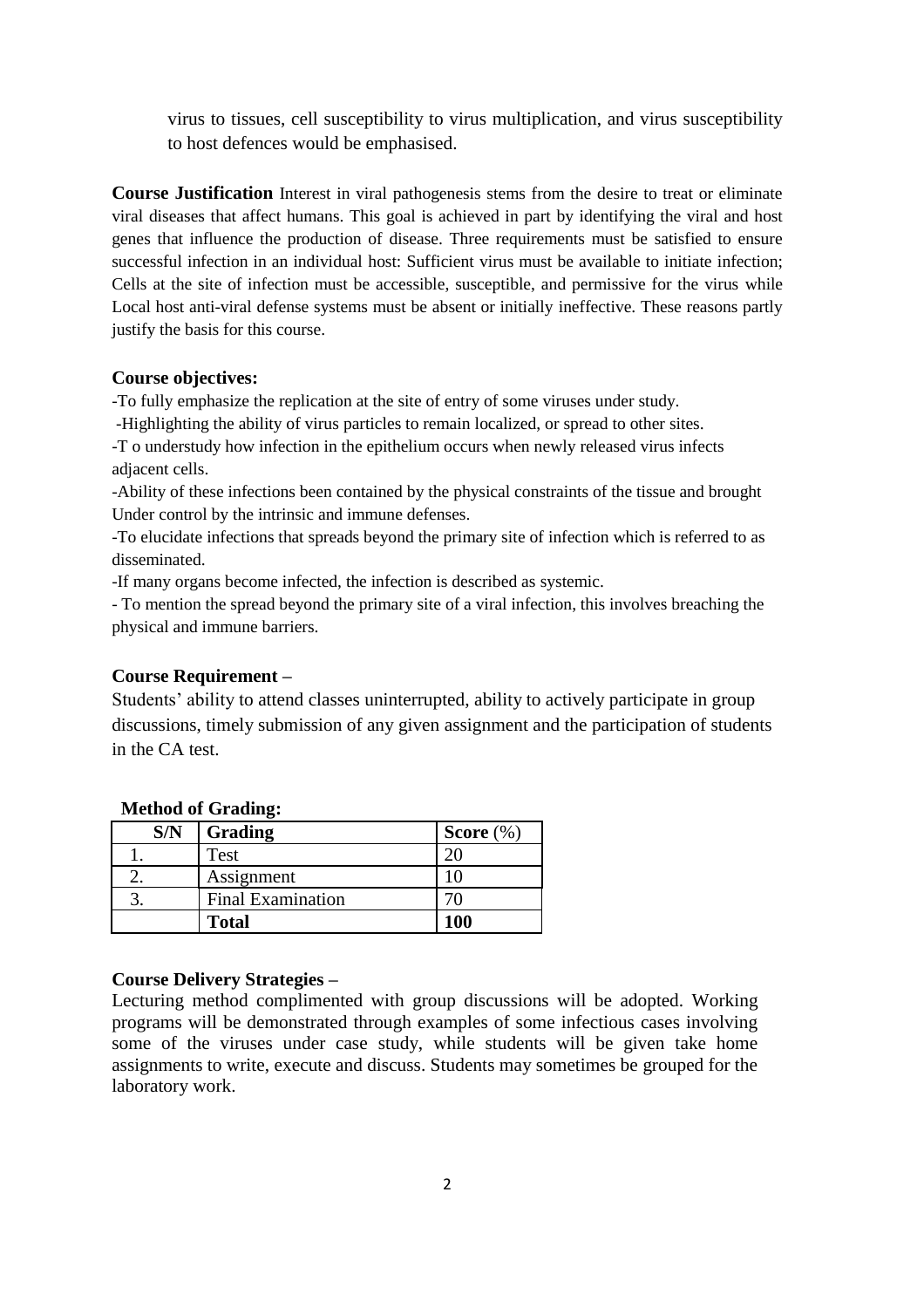# **DETAILS OF LECTURE CONTENT**

# **Week 1: Introductory and General overview of the course content.--<b>Ndako/Okolie**

The students at the end of the lectures for the week should be able to understand the Epidemiology Structural properties Pathology and pathogenesis Laboratory diagnosis and prophylactic/therapeutic procedures of some viral agents of animals common in Africa and Nigeria. Economic relevance of plant viruses **as would be specified and taught per week.**

# **Description**

First hour:

Brief details of some viral families their genomes and physical characteristics.Infecious nature of the viruses would be illustrated based on Epidemiological basis.

# **Week 2: Ndako**

Overview of Various viruses of interest would be highlighted with basis on their Epidemiology Structural properties, Pathology and pathogenesis, Laboratory diagnosis and prophylactic/therapeutic procedures.

This week, lectures on SPECIFIC viruses would commence, with the outlined characteristics involving each virus as highlighted.

**Inclusive in these weeks are discussion classes, paper presentations and takes home assignments.**

**Week 3-Herpesviridae group of viruses:** Epidemiology, Structural properties Pathology and pathogenesis, Laboratory diagnosis and prophylactic/therapeutic procedures. NDAKO

**Week 4- Herpes simplex virus type 1&2:** Epidemiology, Structural properties Pathology and pathogenesis, Laboratory diagnosis and prophylactic/therapeutic procedures. NDAKO

**Week 5- Rhabdoviridae:** Epidemiology, Structural properties Pathology and pathogenesis, Laboratory diagnosis and prophylactic/therapeutic procedures. NDAKO